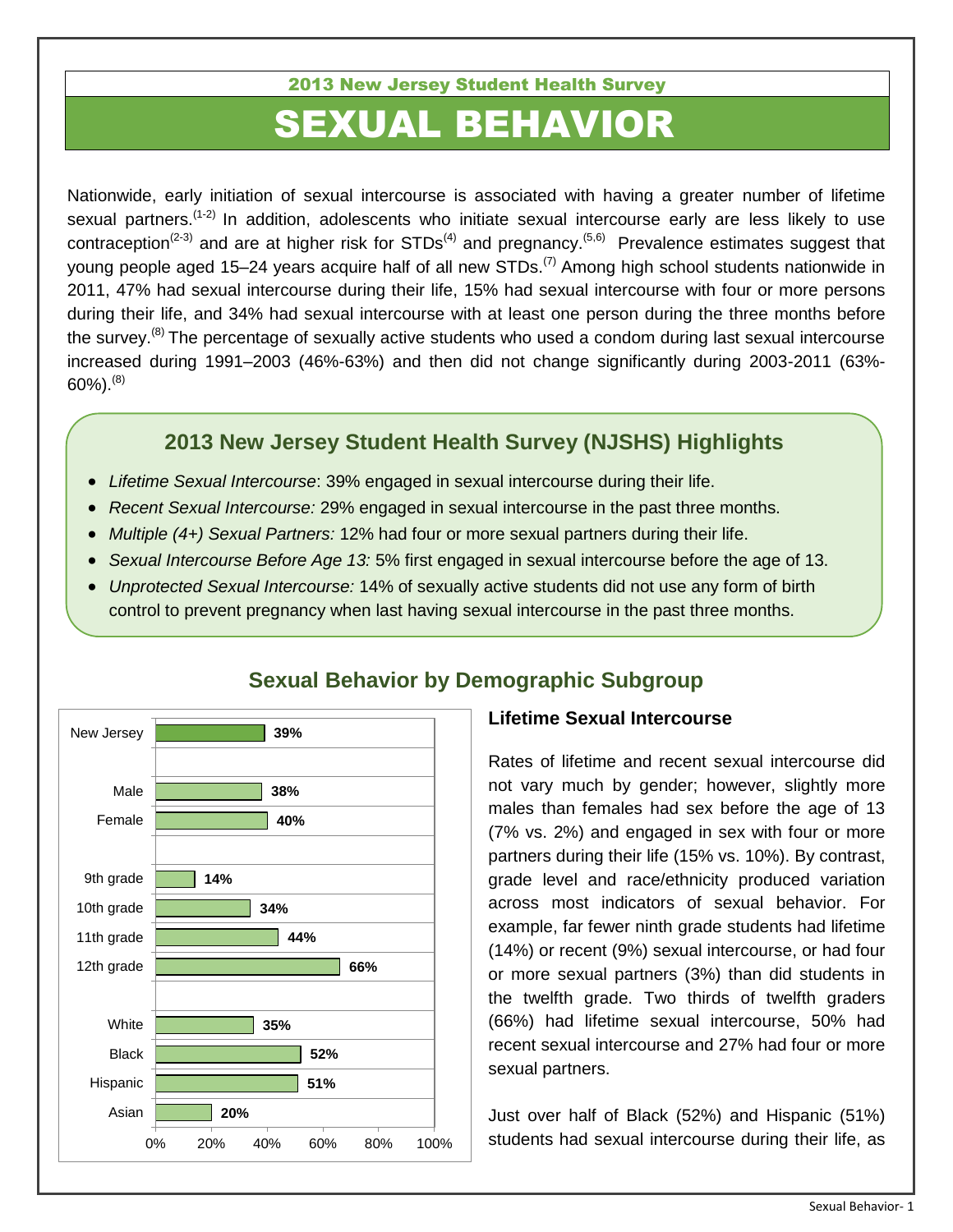compared to about one-third (35%) of White students and one-fifth (20%) of Asian students. This general pattern also held for recent sexual intercourse, sex with multiple partners and sexual intercourse before the age of 13. (Due to small sample sizes, conclusions in terms of race/ethnicity should be made with caution.)

## **Additional 2013 NJSHS Highlights: Sexual Behavior**

All students were asked about the number of sexual partners they had during their life. Overall, 61% have not had sexual intercourse, 15% had only one partner, 12% had two or three partners, and the remaining 12% had four or more sexual partners during their life.

In addition, students indicated what method of birth control was used to prevent pregnancy during their last sexual encounter. Students were divided into three groups: those who never had sexual intercourse, those who used birth control and those who did not use birth control when last having sex. As indicated, the majority of students (61%) never had sex, 33% used birth control when last having sex, and 6% did not use birth control during their last sexual encounter.

Regarding testing for sexually transmitted diseases (STDs), only about one in eight (12%) students had ever been tested for an STD and just one in eleven (9%) had been tested for HIV during their life.

Eight percent of students had been physically forced to have sex during their life, and 8% reported that their boyfriend or girlfriend hit, slapped, or hurt them on purpose in the last 30 days.

Considering only students who had recent sexual intercourse*,* almost three in five (59%) used a condom, just over one in five (22%) used birth control pills and 14% used no known method of birth control. Additionally, among those having recent sexual intercourse, about one in five (21%) had used drugs or alcohol before their last encounter.



Among all students, 8% had sexual contact with their own gender only or with both genders during their life. This measure of sexual minority youth was first included in the 2013 survey. While many sexual minority youth cope with the transition from childhood to adulthood successfully and become healthy and productive adults, others struggle as a result of challenges such as stigma, discrimination, family disapproval, social rejection and violence.<sup>(9)</sup> Students who engage in sexual contact with their own gender showed a greater tendency to engage in risky health behaviors than other students who had sexual contact solely with the